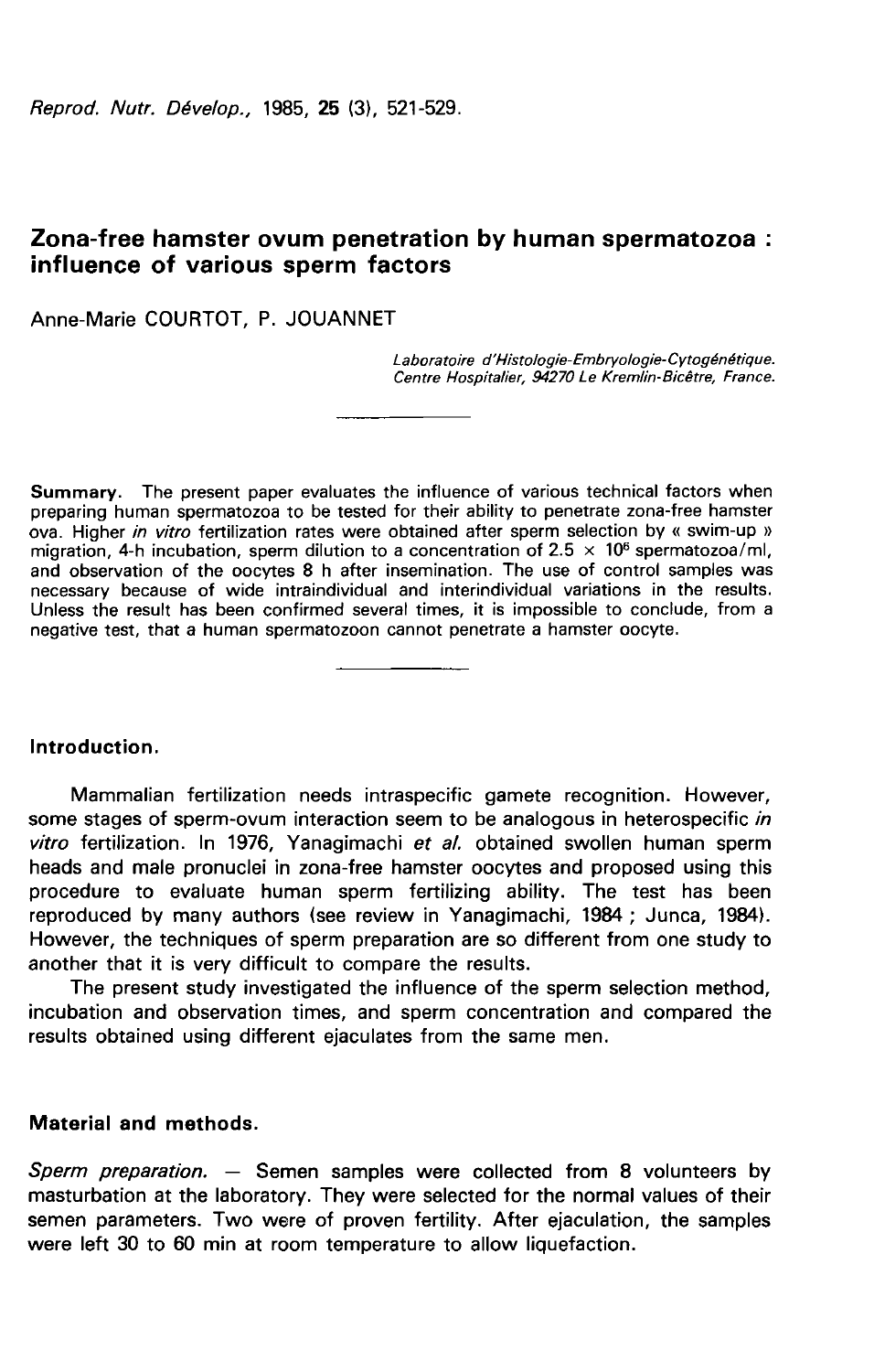- Sperm washing : 5 ml of modified Biggers, Whitten and Whittingham (1971) medium (BWW) having an osmolarity of 410 mOsm/kg and containing 0.8 % of human serum albumin (fraction V, Sigma) were added to 1 ml of semen. The sperm suspension was centrifuged twice at 600  $\times$  g for 5 min and resuspended in 1 ml of BWW.

- Sperm migration : 1.2 ml of BWW were layered over 1 ml of semen in a test-tube. Great care was taken to maintain an interface. The tube was placed in a 5 % CO<sub>2</sub>, 20 % O<sub>2</sub>, 75 % N<sub>2</sub>, H<sub>2</sub>O saturated atmosphere. After one hour, the upper 1 ml of the BWW fraction was gently removed by aspiration.

- Incubation : the spermatozoa prepared with either method were allowed to incubate at 37 °C in modified BWW in a 5 % CO<sub>2</sub>, 20 % O<sub>2</sub>, 75 % N<sub>2</sub>, H<sub>2</sub>O saturated atmosphere for 4 h. They were diluted to a final concentration of  $2.5 \times 10^6$  or 0.5  $\times$  10<sup>6</sup> spermatozoa/ml, depending on the method, and then put in contact with the oocytes.

Oocyte preparation. — Female golden hamsters were induced to superovulate by intraperitoneal injection of 30 IU of pregnant mare gonadotropin (PMSG, Sigma) on day 1 and 30 IU of human chorionic gonadotropin (hCG, Organon) on day 3. Sixteen to 18 h after hCG administration, the animals were sacrificed with ether. The oocytes were removed from the oviducts and placed in the culture medium. The cumulus and zona layers of the collected oocytes were removed by treatment in the medium with 0.1 hyaluronidase (Type I, Sigma) for 10 min and then with 0.05 % trypsin (Type I, Sigma) for about 2 min. After each enzyme treatment, the oocytes were washed 3 times in the culture medium.

*Insemination.*  $-$  Droplets of 200  $\mu$  each of sperm suspension were placed in sterile plastic dishes (Corning, 60 mm diameter). Approximately 20 zona-free hamster oocytes were added to each droplet and the mixture was incubated at 37 °C in a 5 % CO<sub>2</sub>, 20 % O<sub>2</sub>, 75 % N<sub>2</sub>H<sub>2</sub>O saturated atmosphere. The zona-free oocytes were removed 3 and 8 h after insemination, washed 3 times in the medium, and observed under a microscope using phase or interferential contrast  $(1.000 \times$  Univar-Reichert).

Parameters studied. — Various images were observed : attached spermatozoa, swollen sperm heads, and male pronuclei (plate I, photos A, B, C). Further experiments on attached spermatozoa are needed. The human male pronucleus could be easily distinguished from the hamster female pronucleus by the presence of a tail. However, the tail does not always remain attached to the male pronucleus, and the female pronucleus may be fragmented (Yanagimachi, 1984) making interpretation difficult. Therefore, we used only ova in which the swollen sperm heads were clearly visible in the egg ooplasm.

PLATE 1. - Interaction of human spermatozoa and zona-free hamster ova.

A : Most of the spermatozoa are attached to the oocyte membrane (F) ; some of them have penetrated the cytoplasm and present a swollen head (SW). Interferential contrast  $\times$  1 000.

 $B: A$  pronucleus in the ooplasm. Interferential contrast  $\times$  1 000.

C: Pronuclei in the ooplasm. Probably resulting from the fragmentation of an initial pronucleus. Interferential contrast  $\times$  1 000.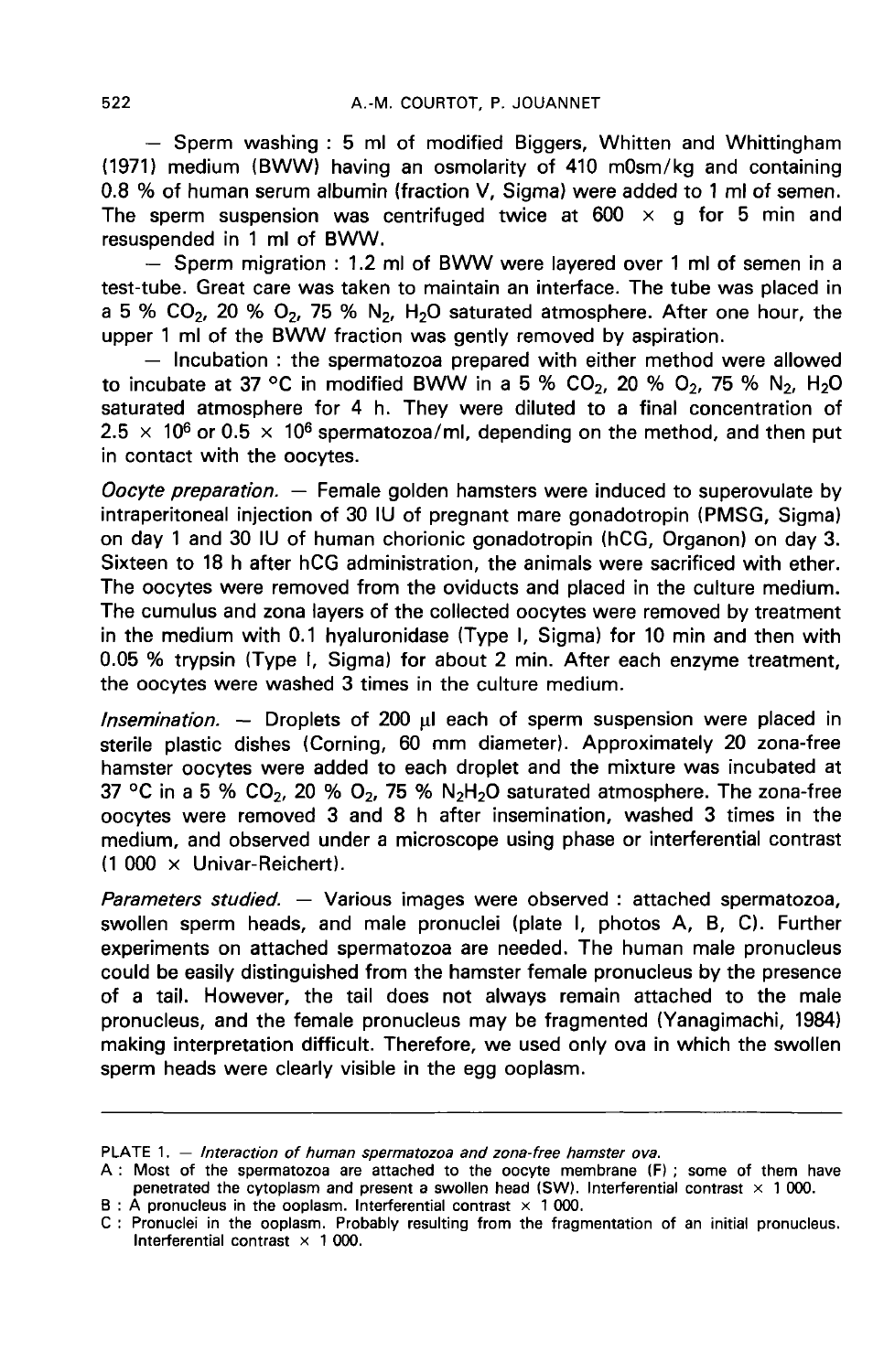



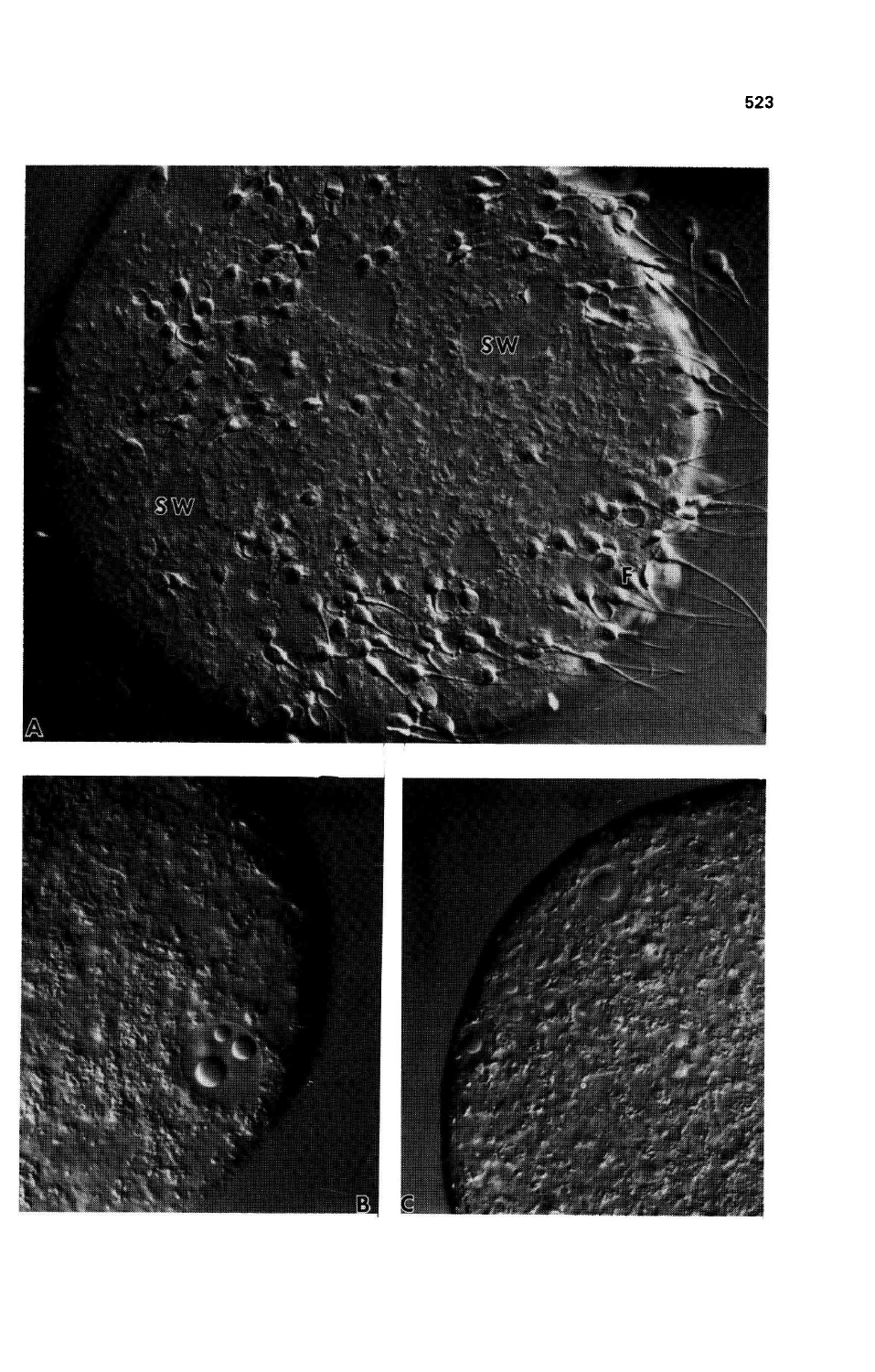Statistical analysis. — Sperm preparation methods, incubation times and sperm concentrations were statistically analysed using Student's t-test on paired data from each subject. For comparing the observation times, we used the Bartlett test (Snedecor and Cochran, 1971).

## Results.

Influence of sperm characteristics. — The mean characteristics of the semen samples used in this study were : volume 3.3  $+$  1 ml ; motility 53  $+$  11 % ; samples used in this study were : volume 3.3  $\pm$  T ml ; motility 53  $\pm$  TT % ;<br>vitality 83.8  $\pm$  7 % ; concentration 126  $\pm$  38  $\times$  10<sup>6</sup> ml. We did not find any correlation between the initial percentage of motile spermatozoa or sperm concentration and the percentage of oocytes with swollen sperm heads (25 ejaculates).

Influence of the sperm selection method.  $-$  In 14 samples, we compared the percentages of oocytes penetrated by migrated spermatozoa (2.5  $\times$  10<sup>6</sup> cells/ml) and washed spermatozoa (2.5  $\times$  10<sup>6</sup> cells/ml) after 4 h of incubation. Since a significantly higher rate of penetrated oocytes was obtained in the « swim-up » population (51 vs 26 % ;  $P < 0.001$ ) we retained this preparation method for a study of the other factors.

Influence of sperm concentration. — The penetration ability of  $0.5 \times 10^6$  and  $2.5 \times 10^6$  inseminated spermatozoa per ml was evaluated in six different samples after 4 h of incubation. Although better results were obtained with 2.5  $\times$  10<sup>6</sup> cells/ml, the difference was not significant after either 3 or 8 h (fig. 11. ).



Influence of incubation time. — The influence of incubation time was tested in 11 semen samples from 5 men. In all cases, the number of penetrated oocytes was significantly higher (37 vs 8 % ; P  $<$  0.01) after 4 h of incubation compared to 0 h, *i.e.* when the spermatozoa were inseminated immediately after « swimup » migration in BWW.

Influence of observation time.  $-$  In 35 semen samples from 7 men (3 to 8 for each man), we tested the influence of the time-lag between insemination and the time the oocytes were analysed. Incubation time was 4 h in all cases.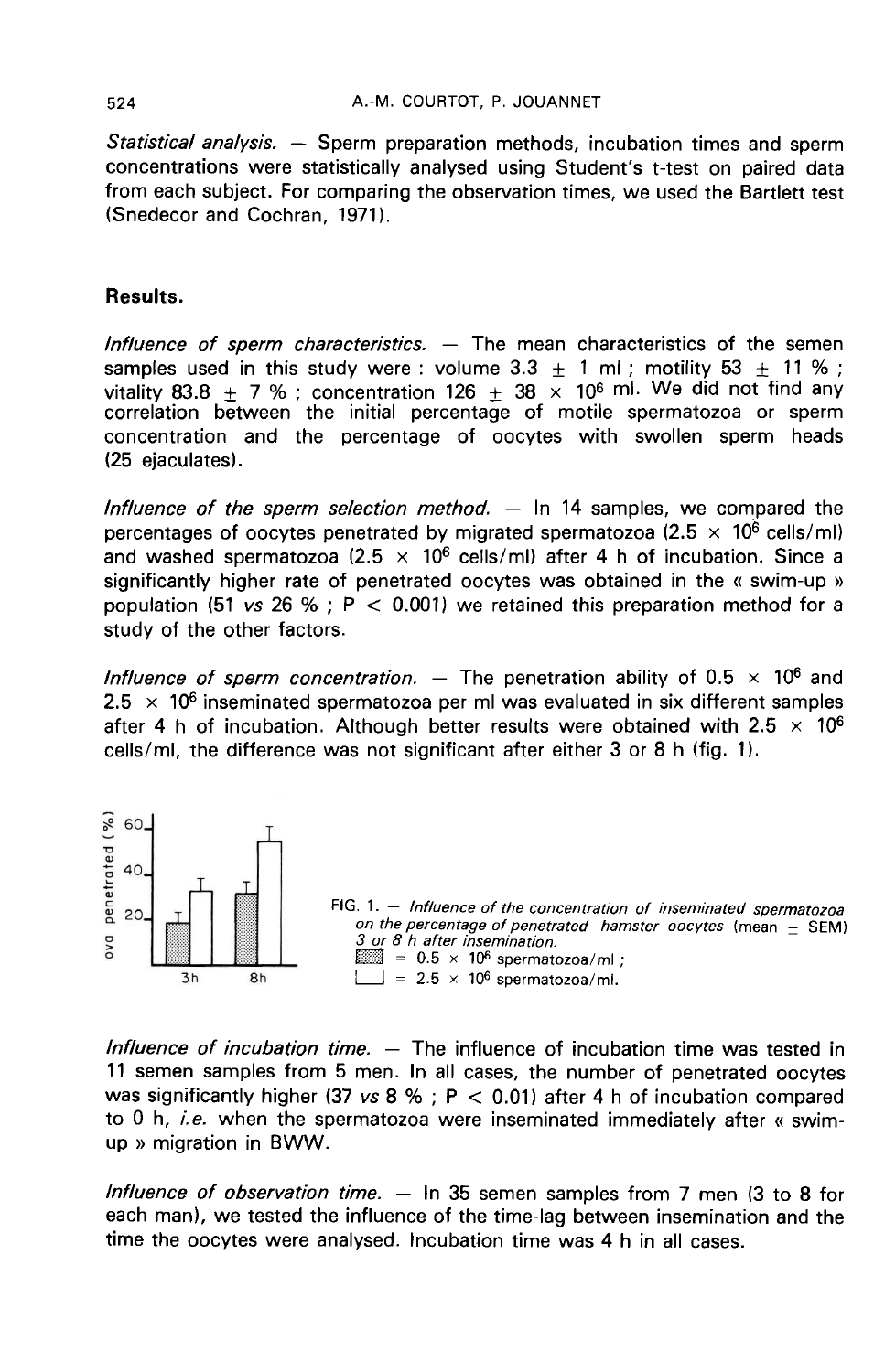The results varied among the subjects as shown in figure 2. In 3 cases (subjects 1, 3 and 6), the mean percentages of penetrated oocytes did not exceed 50 % 3 and 8 h after insemination, and the results were not significantly different between the two observation times. In 2 cases (subjects 4 and 7), the percentages of penetrated oocytes were high as early as 3 h after insemination. In the last 2 cases (subjects 2 and 5), there was a marked increase in the percentages of penetrated oocytes at 8 h.



FIG. 2. - Influence of observation time after insemination on the percentage of penetrated hamster oocytes (mean  $\pm$  SEM).

Numbers over bars indicate the mean number of swollen sperm heads per penetrated oocyte.

 $\frac{1}{2}$  = 3 h after insemination :  $\Box$  = 8 h after insemination.

Although some of the swollen sperm heads might have been transformed into pronuclei as late as 8 h after insemination, the mean percentage of oocytes with decondensed sperm heads did not decrease. In all cases but 2 (subjects 2 and 5), the mean number of swollen sperm heads per ovum was the same regardless of the time of observation.

Reproducibility of the test with various semen samples from the same donor. ― In most cases, large variations in the percentages of penetrated oocytes were observed in different semen samples from the same subject (table 1). If we consider 20 % as the lowest limit of a positive test, as is generally the case (Hall, 1981) only 3 subjects always showed a positive test. In one case (subject 2), the test was always negative 3 h after insemination but positive 8 h after. The sperm from 3 men (subjects 1, 3 and 6) gave variable results.

TABLE 1

Variation in the % of penetrated oocytes observed with spermatozoa from the various ejaculates of 7 men. The test was positive if more than 20 % of the oocytes were penetrated.

| Subject<br>number | Observation 3 h                    | After insemination          | Observation 8 h                    | After insemination          |
|-------------------|------------------------------------|-----------------------------|------------------------------------|-----------------------------|
|                   | % of penetrated<br>oocytes (Range) | Number of<br>positive tests | % of penetrated<br>oocytes (Range) | Number of<br>positive tests |
|                   | $3 - 41$                           | 3/8                         | $0 - 77$                           | 2/8                         |
|                   | $0 - 10$                           | 0/5                         | 64-95                              | 3/3                         |
| 3                 | $0 - 29$                           | 1/5                         | $4 - 40$                           | 4/5                         |
| 4                 | 28-100                             | 8/8                         | $71-100$                           | 7/7                         |
| 5                 | $23 - 70$                          | 4/4                         | 46-98                              | 4/4                         |
| 6                 | $5 - 68$                           | 1/5                         | $12 - 43$                          | 3/5                         |
|                   | 60-80                              | 3/3                         | 64-82                              | 3/3                         |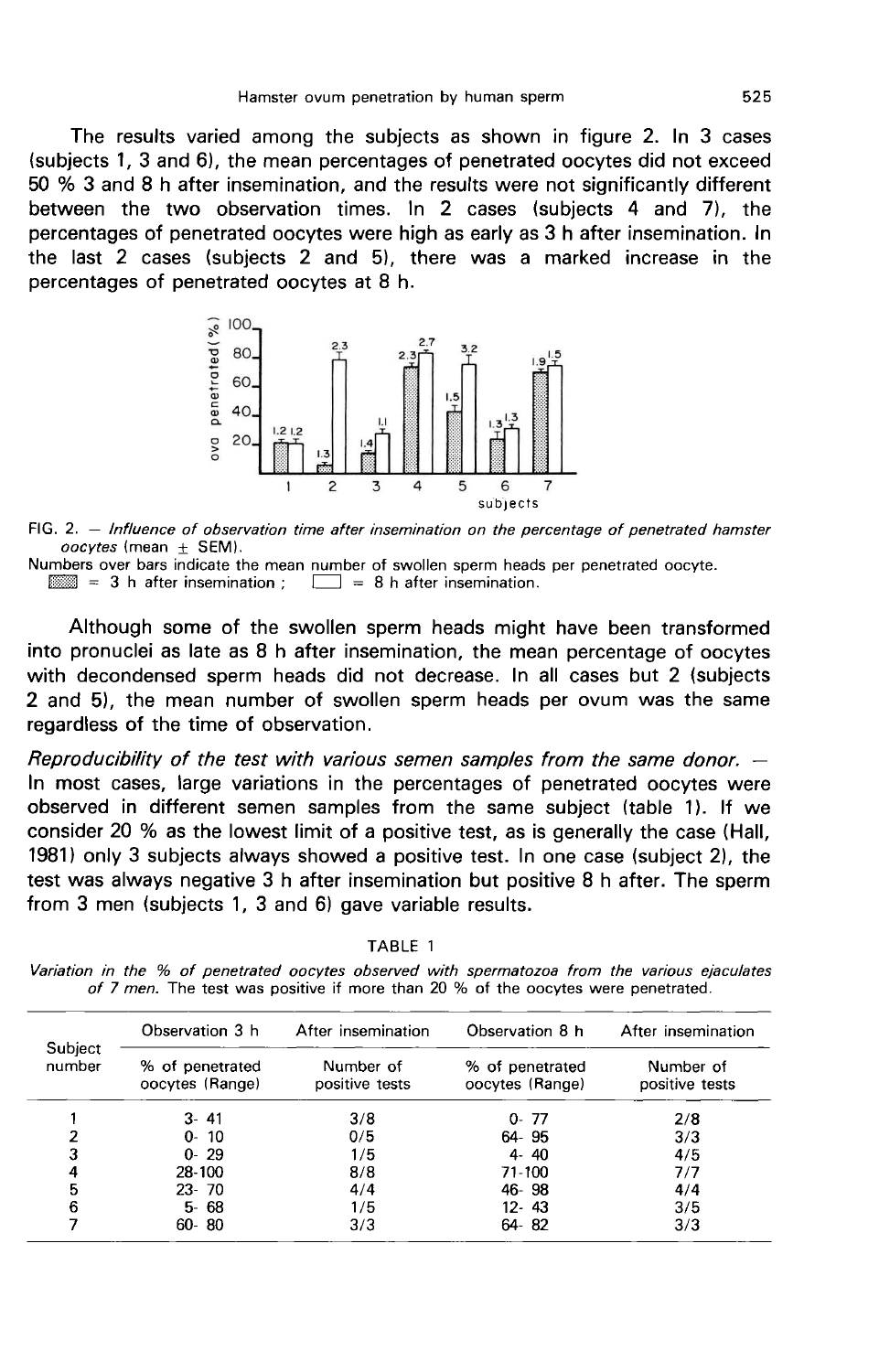#### Discussion.

Human spermatozoa must be removed from the seminal plasma before their ability to penetrate zona-free hamster oocytes can be tested. In most cases, this procedure combines centrifugation and dilution of the pellet in the culture medium, leading to an unselected population of sperm cells. Some authors select motile spermatozoa by their active « swin-up » migration from the seminal plasma to the culture medium (Barros et al., 1979 ; Gould et al., 1983 ; Pilikian, 1983 ; Tyler et al., 1981; Wolf and Sokolski, 1982). With this method the conditions are comparable to the physiological situation in which spermatozoa have to move actively through the cervical mucus before reaching the oocytes. Mortimer et al. (1984) have shown that « swim-up » migration increases the percentage of motile cells. The results obtained here confirm their findings. We also observed a morphological selection of spermatozoa after migration, the mean percentage of normal cells being 78 (67 to 93) vs 59 (47 to 74) in the semen. Such selection is also known to occur in the cervical mucus (Jeulin et al., 1984). Since the oocyte penetration rate was higher when « swin-up » migration was used to select the spermatozoa, we found this method more suitable for the test.

The penetration rate was related to the concentration of spermatozoa put in contact with the oocytes. Binor et al. (1980) found that the number of incorpored spermatozoa was expressed as a function of the log of the incorpored spermatozoa was expressed as a function of the log of the<br>concentration of motile spermatozoa for concentrations ranging from 6  $\times$  10<sup>5</sup> to Fractive with the oocytes. Binor *et al.* (1980) found that the number of incorpored spermatozoa was expressed as a function of the log of the concentration of motile spermatozoa for concentrations ranging from  $6 \times 10^5$ spermatozoa prepared by « swim-up » migration was not influenced by sperm  $5 \times 10^6$ /ml. According to Tyler *et al.* (1981), the rate of oocytes penetrated by spermatozoa prepared by « swim-up » migration was not influenced by sperm concentrations of  $1 \times 10^6$  to  $8 \times 10^6$ /ml. Using unselecte and Taylor (1983) observed a decrease in the penetration rate at a sperm concentration of 5  $\times$  10<sup>5</sup>/ml. Using selected and mainly motile spermatozoa at a concentration of 2.5  $\times$  10<sup>6</sup> cells/ml, we observed a good penetration rate of 55.1 %. Our experimental conditions were optimal (penetration rate : 100 %) in only some cases of the studied population, but with this concentration the number of spermatozoa attached to the oocyte membrane did not prevent the investigator from clearly observing the nuclear decondensation of incorporated spermatozoa so that comparative studies could be carried out.

The mean penetration rate was lower at a sperm concentration of 0.5  $\times$ 10<sup>6</sup>/ml as compared to a sperm concentration of 2.5  $\times$  10<sup>6</sup>/ml (31.9 *vs* 55.1 %). This must be kept in mind, especially when testing spermatozoa swimming up with low efficiency, as shown for instance in human spermatozoa lacking outer dynein arms (Courtot et al., 1984).

Modified BWW medium with an osmolarity of 410 mOsm was used in this study. Aitken et al. (1983) have shown that the use of this medium improves the acrosome reaction and the percentage of penetrated zona-free hamster oocytes, and they recommended a total assay time of 6 h for routine use. Higher penetration rates could be obtained with longer incubation times (Johnson and Alexander, 1984). However, no study has been carried out using an hyperosmotic medium.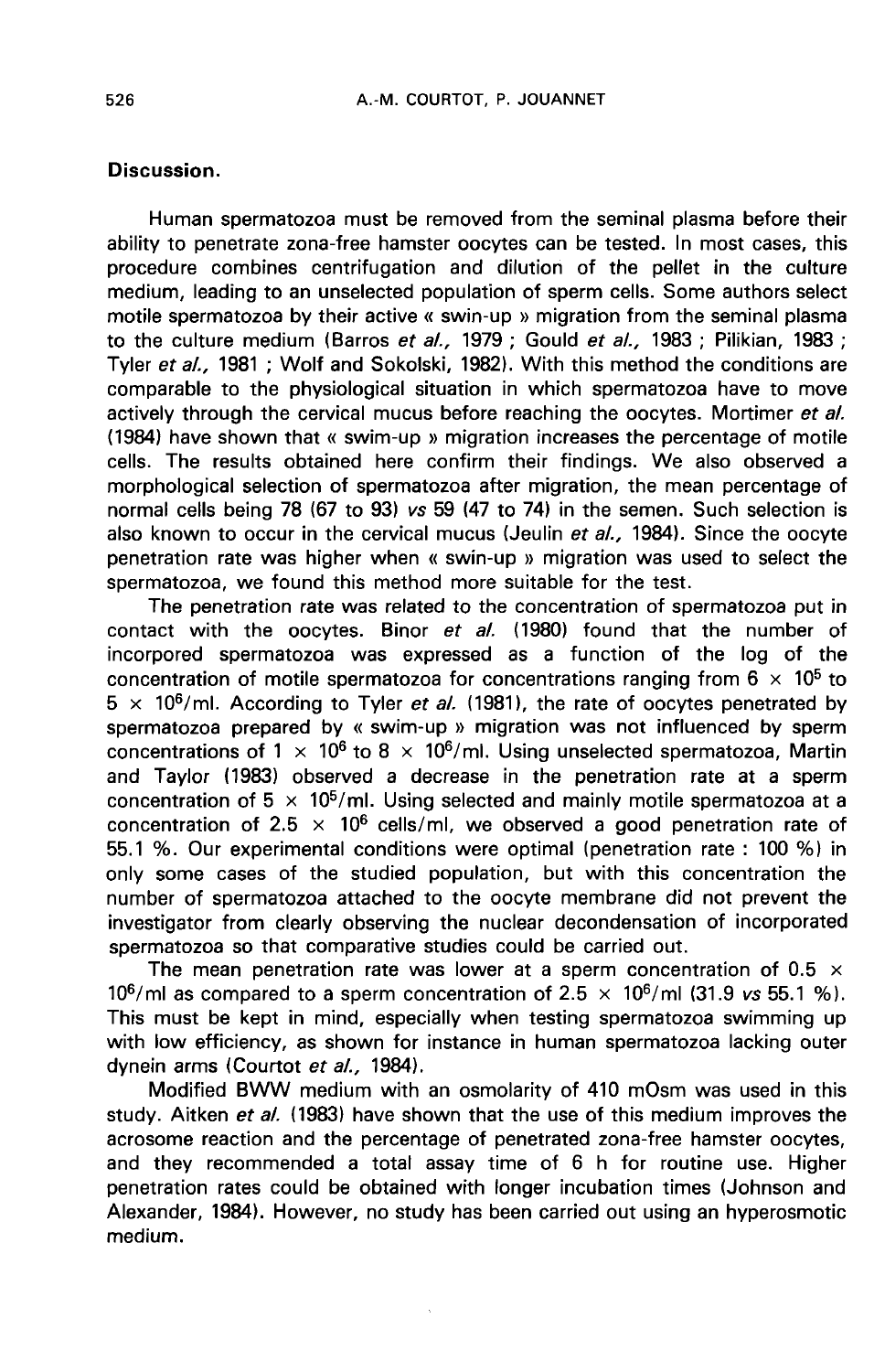With a modified BWW medium supplemented with 0.8 % human serum albumin, we found a significantly higher penetration rate when the incubation time was 4 h and the observation time after insemination 8 h as compared to 0 and 3 h, respectively. Nevertheless, in some cases the penetration rate was 20 % as early as 3 h after insemination. Our results support those of Perreault and Rogers (1982) who showed that the spermatozoa required a certain time for capacitation and that that time varied with the subject.

Test reliability has been studied by several authors (Binor et al., 1980 ; Cohen et al., 1982 ; Hall, 1981 ; Junca et al., 1982 ; Karp et al., 1981 ; Tyler et al., 1981 ; Zausner-Guelman et al., 1981). Rogers et al. (1983) distinguished men whose spermatozoa penetrated hamster oocytes at a constant (high or low) rate from those men whose penetration rate varied. Our study confirms these results. The penetration rate (independant of incubation and observation times) was higher than 20 % in all the ejaculates of only 3 of the 7 men studied. Intra-individual variations depended on factor(s) unknown to us since we could not find any explanation related to sperm characteristics or to female factors ; in our experiment, the oocytes from different animals were pooled in order to avoid any distortion related to the penetration rate due to variations in oocyte quality. Besides, intra-assay variability has already been studied by Tyler et al. (1981).

For a valid interpretation of the results and from a practical viewpoint, technical factors should be taken into consideration, particularly when spermatozoa lacking outer dynein arms are tested ; the low percentage of penetrated hamster oocytes may be related to a low concentration of migrated spermatozoa. It is impossible to conclude from one negative test that a human spermatozoon is unable to penetrate an oocyte ; it has to be confirmed several times.

## Conclusion.

The selection of spermatozoa by « swim-up » migration, 4-hour incubation, observation of the oocytes 8 h after insemination, reproducibility of the procedure and the use of control samples seem to be good criteria for testing the ability of human spermatozoa to penetrate zona-free hamster oocytes at a concentration of  $2.5 \times 10^6$  spermatozoa/ml. Should these factors be modified, especially in the case of pathological samples, great care must be taken in interpreting the results.

> Reçu en septembre 1984. Accept6 en janvier 1985.

Acknowledgements. — We would like to thank Mr. P. Caut for his very good technical collaboration, Mr. J. L. Huret and Mr. D. Schoevaert for their assistance in statistics and Mrs. F. Siryani for helping to translate and edit the paper.

This work was supported by grant N° 311 from UER Kremlin-Bicêtre, France.

Reproduction, Nutrition, Développement nº 3-1985.  $-4$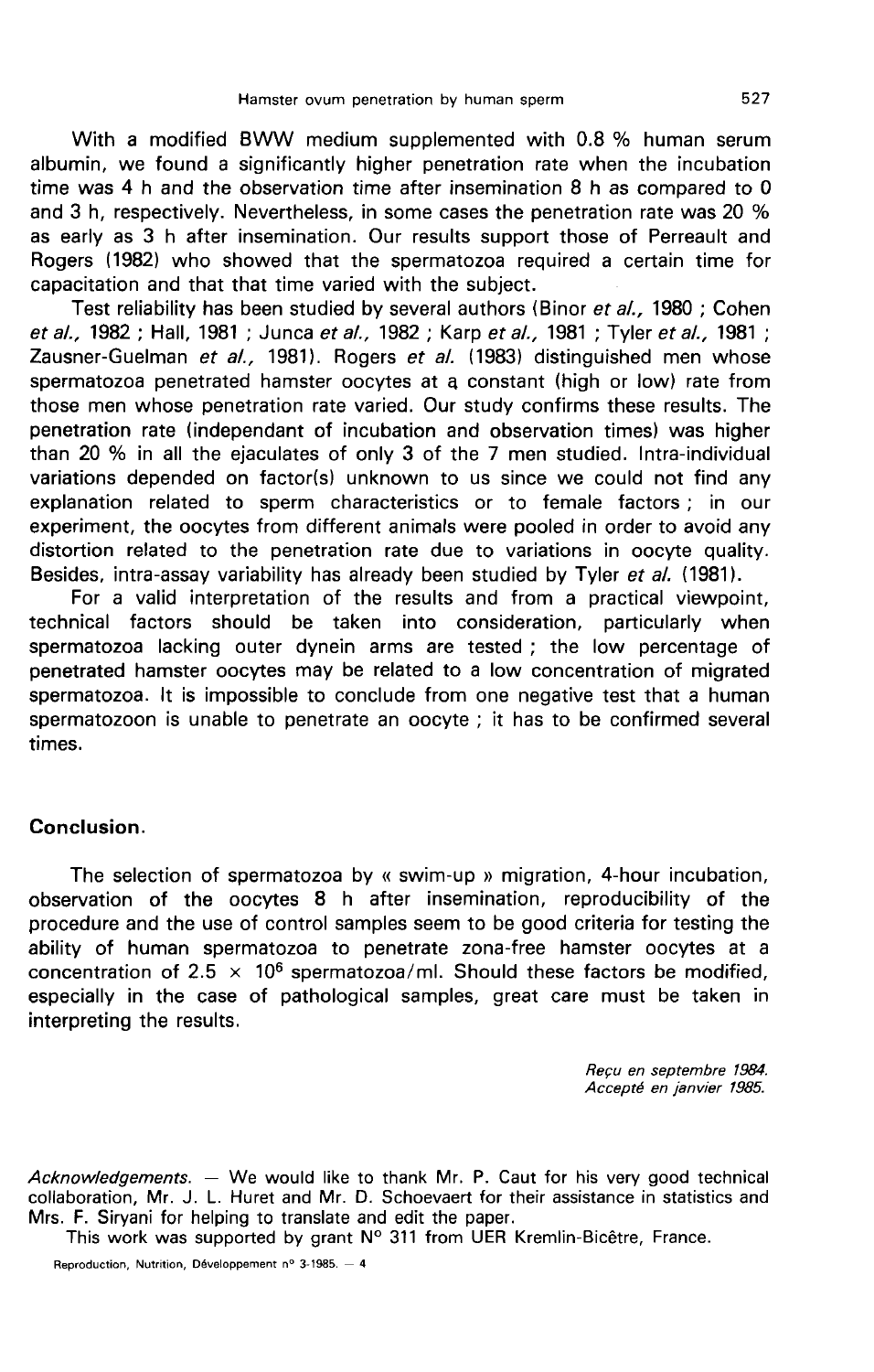Résumé. Pénétration de spermatozoïdes humains dans les ovocytes dépellucidés de hamster. Etude de différents facteurs spermatiques.

Nous avons mesuré l'influence de différentes conditions techniques de préparation du sperme sur la capacité de pénétration des spermatozoïdes humains dans les ovocytes dépellucidés de hamster. De meilleurs résultats ont été obtenus par migration ascendante et incubation pendant 4 heures lorsque l'on utilise des spermatozoïdes humains à la concentration de 2,5  $\times$  10<sup>6</sup>/ml. L'utilisation de spermes témoins est nécessaire du fait de la variabilité intra et inter-individuelle des résultats. Il n'est pas possible d'affirmer que le sperme d'un sujet donné est incapable de pénétrer dans les ovocytes de hamster à partir d'un résultat négatif à moins qu'il n'ait été confirmé plusieurs fois.

#### References

- AITKEN R. J., WANG Y. F., LIU J., BEST F., RICHARDSON D. W., 1983. The influence of medium composition, osmolarity and albumin content on the acrosome reaction and fertilizing capacity of human spermatozoa : development of an improved zona-free hamster egg penetration test. *Int. J. Androl.*, 6, 180-193.
- BARROS C., GONZALEZ J., HERRERA E., BUSTOS-OBREGON E., 1979. Human sperm penetration into zona-free hamster oocytes as a test to evaluate the sperm fertilizing ability. Andrologia, 11, 197-210.
- BIGGERS J. D., WHITTEN W. K., WHITTINGHAM D. G., 1971. The culture of mouse embryos in vitro, 86-116. In DANIEL J. C. Jr., Methods in mammalian embryology. Freeman, San Francisco.
- BINOR Z., SOKOLSKI J. E., WOLF D. P., 1980. Penetration of the zona-free hamster egg by human sperm. Fertil. Steril., 33, 321-327.
- COHEN J., WEBER R. F. A., VAN DER VIJVER J. C. M., ZEILMAKER G. H., 1982. In vitro fertilizing capacity of human spermatozoa with the use of zona-free hamster ova : interassay variation and prognostic value. Fertil. Steril., 37, 565-572.
- COURTOT A. M., JEULIN C., ESCALIER D., SERRES C., FENEUX D., JOUANNET P., 1984. Ability of human spermatozoa without dynein arms to penetrate zona-free hamster oocytes. In Int. Symp. on human in vitro fertilization. Actual problems and prospects, Cargese.<br>Elsevier (in press).
- GOULD J. E., OVERSTREET J. W., YANAGIMACHI H., YANAGIMACHI R., KATZ D. F., HANSON F. W., 1983. What functions of the sperm cell are measured by in vitro fertilization of zona-free hamster eggs ? Fertil. Steril., 40, 344-352.
- HALL J. L., 1981. Relationship between semen quality and human sperm penetration of zona-free hamster ova. Fertil. Steril., 35, 457-463.
- JEULIN C., SOUMAH A., JOUANNET P., 1985. Morphological factors influencing the selection of human spermatozoa into cervical mucus in vitro. Int. J. Androl. (in press).
- JOHNSON J. P., ALEXANDER N. J., 1984. Hamster egg penetration : comparison of preincubation periods. Fertil. Steril., 41, 599-602.
- JUNCA A. M., 1984. Evaluation de la fécondance du sperme humain par la fécondation in vitro interspécifique. Corrélation avec la fécondation in vitro humaine. Th. 3<sup>e</sup> cycle, Paris VI.
- JUNCA A. M., MANDELBAUM J., PLACHOT M., DE GROUCHY J., 1982. Evaluation de la fécondance du sperme humain par la fécondation in vitro interspécifique (homme-hamster). Ann. Génét., 25, 91-95.
- KARP L. E., WILLIAMSON R. A., MOORE D. E., KIRKWOOD K. S., PLYMATE S. R., SMITH W. D., 1981. Sperm penetration assay : useful test in evaluation of male fertility. Obstetr. Gynecol., 57, 620-623.
- MARTIN R. H., TAYLOR P. J., 1983 Effect of sperm concentration in the zona-free hamster ova penetration assay. Fertil. Steril., 39, 379-381.